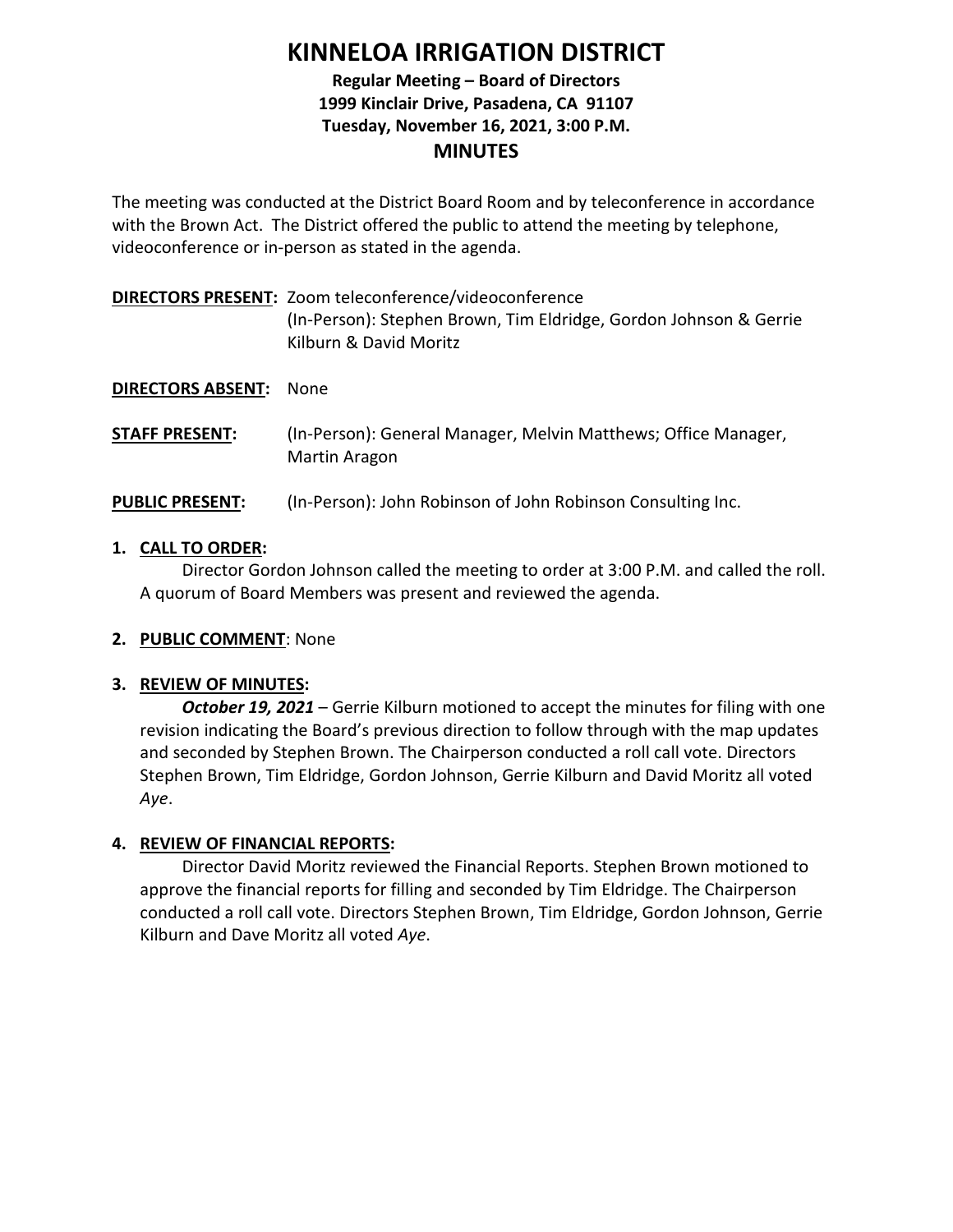#### **5. GENERAL MANAGER'S REPORT:**

The General Manager presented his report.

### *Discussion Outcome:*

*The continued testing of the AMI system is successful. Melvin Matthews explained he will present a Subeca proposal at the next meeting to continue with the installation of Subeca devices. Melvin Matthews offered Subeca training to Directors who may be interested.*

*Melvin Matthews explained that a deadline he established for the completion of the House Tunnel project by the end of the year.*

*Director Johnson requested that the Goals and Objectives appear on the December agenda to be adopted for next year.* 

*The GM has asked Chris Burt to contact SA Associates for the progress towards completing the map updates.*

#### Topic: FORMAT OF MINUTES:

Director Eldridge recognized the limited resources at the District but explained if a more expanded version of the minutes is not created it would not be worthy of discussion.

Director Johnson suggested that the Board Clerk delivered the draft minutes to the Directors as soon as possible after each meeting and request Directors to site specific conversations and conclusions and returned to the Board Clerk to respond.

Director Kilburn confirmed with Director Eldridge that what he is requesting is the rationale to any action taken. Director Kilburn added that in previous experience expanded minutes occasionally caused the public to misinterpret what was said during the meeting, which led to limiting the minutes to key discussion points.

Directors Johnson, Eldridge, Brown, and Melvin Matthews agreed that cost of transcribed minutes should be explored by the District and presented as an option.

Director Johnson proclaimed as another option he could meet with Melvin Matthews to discuss the key points using the agenda.

Director Johnson offered another option of sitting down with Melvin Matthews after the meeting to discuss the key points after each of the meetings.

#### *Discussion Outcome:*

*The Board agreed to develop a more efficient method of conducting meetings to clearly introduce the key points and/or conclusions of assorted topics.* 

*Director Johnson requested that the Board members send to Melvin Matthews or the Board Clerk their reflection of the key points. Meanwhile he will meet with Melvin Matthews.*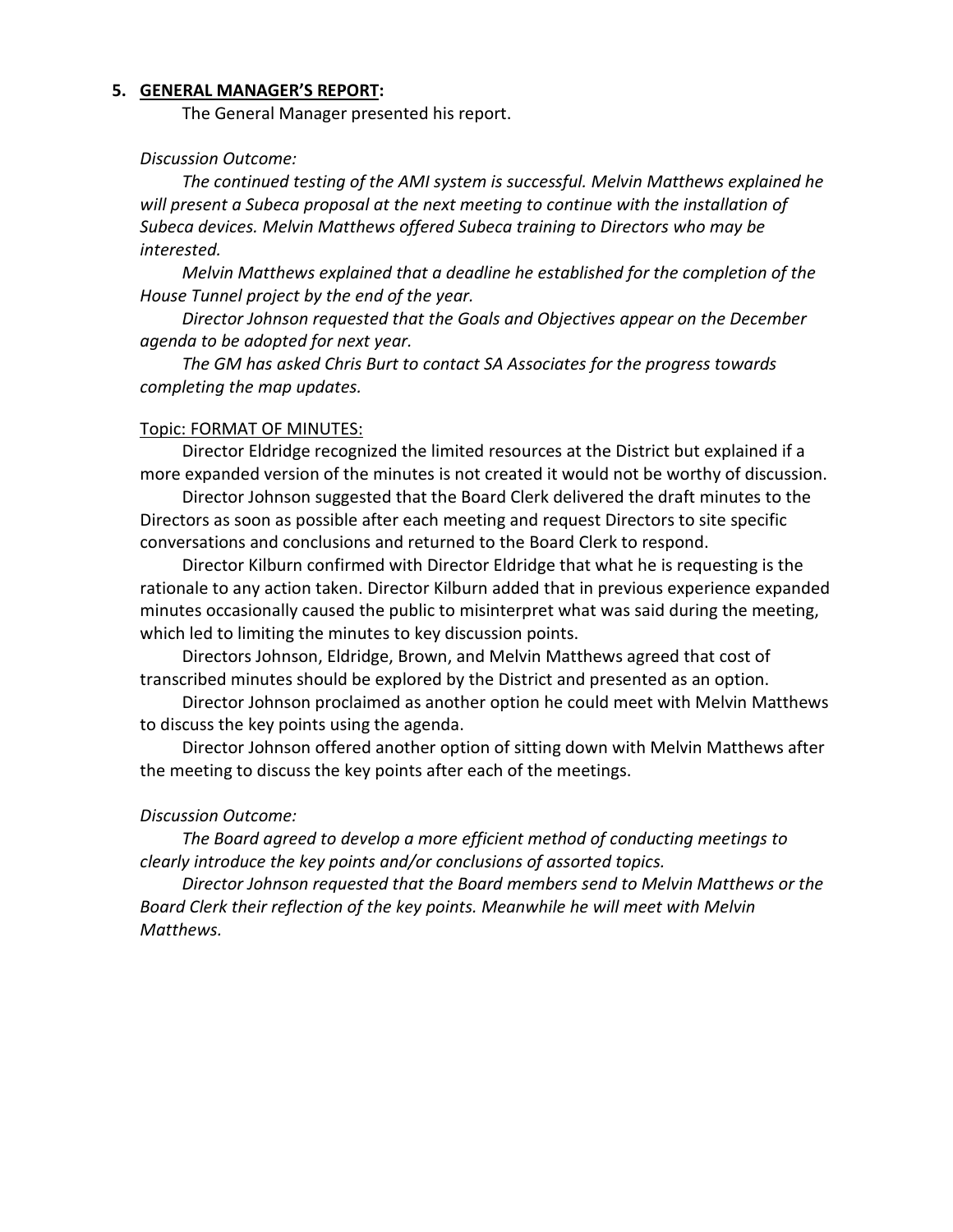## **6. EVALUATION OF CURRENT MASTER PLAN:**

General Manager Mel Matthews introduced John Robinson of John Robinson Consulting Inc., who offered a proposal to develop the District's Master Plan. Tim Eldridge motioned to accept the John Robinson Consulting Inc. proposal along with the formation of an Ad Hoc Master Plan Committee and seconded by Stephen Brown. The Chairperson conducted a roll call vote. Director's Stephen Brown, Tim Eldridge, Gordon Johnson, Gerrie Kilburn and David Moritz all voted *Aye*.

## *Discussion Outcome:*

*Water Master Plan Ad Hoc Committee will be formed to collaborate along with John Robinson and Melvin Matthews.*

### **7. OUTREACH DISCUSSION AND PROPOSAL TO PREPARE QUARTERLY NEWSLETTER:**

General Manager Melvin Matthews presented an update of the current outreach distribution of the District and provided an estimate from CV Strategies to assist with further distribution of four newsletters.

### *Discussion Outcome*:

*Mel Matthews intends on partnering with Director Stephen Brown to negotiate a fair cost from CV Strategies.*

### **8. SYSTEM MAP UPDATE**:

The General Manager presented and discussed the progress in updating the system maps.

## **9. BROWN-GLEN PIPELINE REPLACEMENT PROJECT:**

General Manager, Melvin Matthews explained that the proposed project would replace 4- and 6-inch steel mains in Sierra Madre Villa Ave south of Barhite Street in Villa Knolls south on Edgecliff Drive. It will not replace the pipeline back to the Brown or Glen reservoirs. At the corner of Sierra Madre Villa Ave and Barhite Street two 6-inch lines come together, one from the Brown and the other from the Glen reservoirs. The pipeline improvement would involve the replacement of the 4 and 6-inch pipelines with 8 and 12 inch pipelines that will resolve fire flow concerns. Because of the limited storage and the restrictions of flow in the Brown/Glen Zone the District is exploring the idea of adding an automatic valve between the Vosburg zone and the Brown/Glen zone to provide additional flow and capacity to meet demands on the system. There are two manual valves that achieve this purpose and an additional booster pump at the Wilcox reservoir to help meet the system demands. Because it requires operator intervention, it would be more efficient to have an automatic valve operating when the system demanded an adjustment. However, the location and cost of installing an automatic valve will require further investigation.

## Discussion Outcome:

*Mel Matthews agreed to meet with Chris Burt, Director Gordon Johnson, and Terry Kerger of Civiltec Engineering to discuss the proposed Brown/Glen Project.*